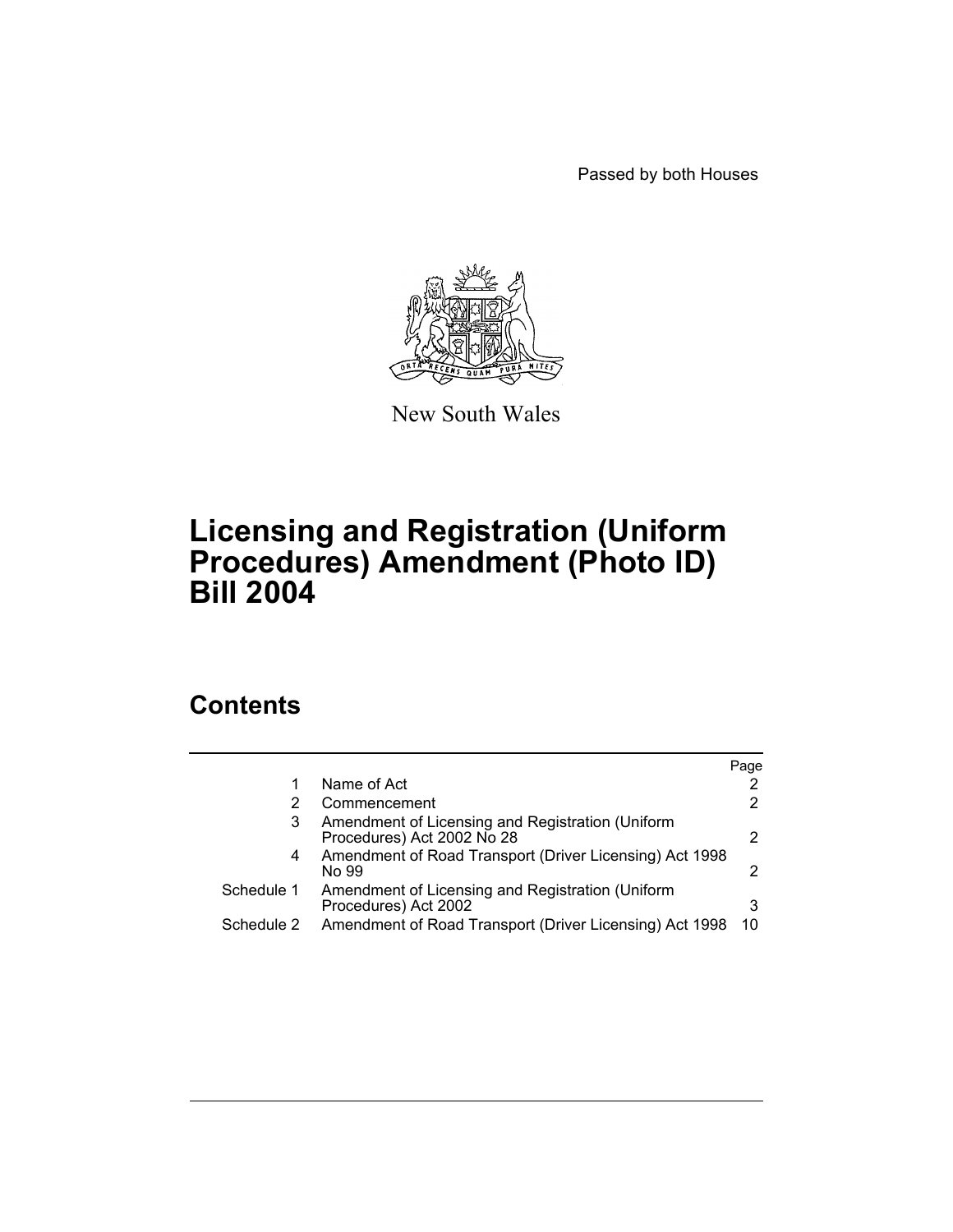*I certify that this PUBLIC BILL, which originated in the LEGISLATIVE ASSEMBLY, has finally passed the LEGISLATIVE COUNCIL and the LEGISLATIVE ASSEMBLY of NEW SOUTH WALES.*

> *Clerk of the Legislative Assembly. Legislative Assembly, Sydney, , 2004*



New South Wales

# **Licensing and Registration (Uniform Procedures) Amendment (Photo ID) Bill 2004**

Act No , 2004

An Act to amend the *Licensing and Registration (Uniform Procedures) Act 2002* to make further provision for the provision of photographs by applicants; and for other purposes.

*I have examined this Bill, and find it to correspond in all respects with the Bill as finally passed by both Houses.*

*Chairman of Committees of the Legislative Assembly.*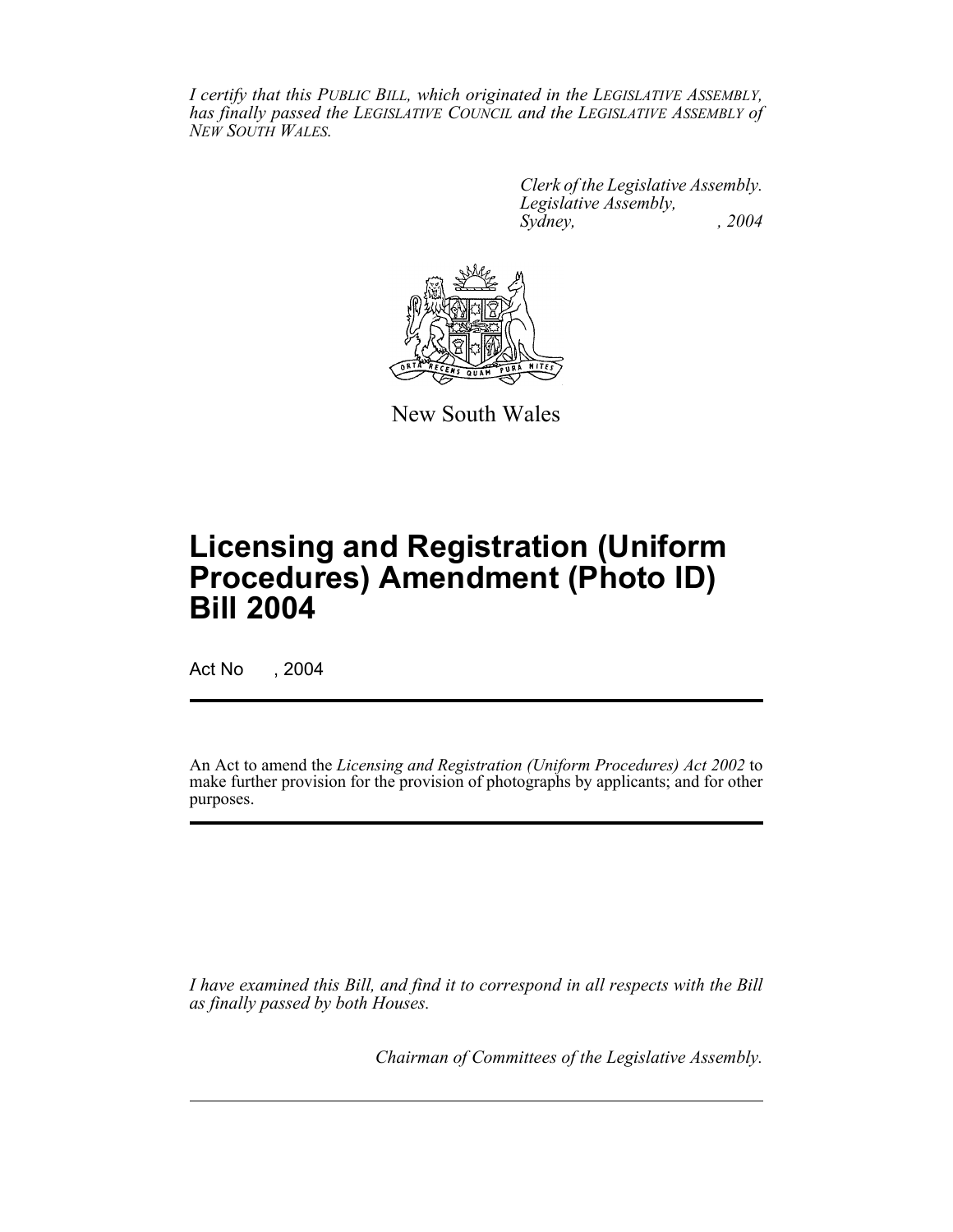#### **The Legislature of New South Wales enacts:**

#### **1 Name of Act**

This Act is the *Licensing and Registration (Uniform Procedures) Amendment (Photo ID) Act 2004*.

#### **2 Commencement**

This Act commences on a day or days to be appointed by proclamation.

#### **3 Amendment of Licensing and Registration (Uniform Procedures) Act 2002 No 28**

The *Licensing and Registration (Uniform Procedures) Act 2002* is amended as set out in Schedule 1.

#### **4 Amendment of Road Transport (Driver Licensing) Act 1998 No 99**

The *Road Transport (Driver Licensing) Act 1998* is amended as set out in Schedule 2.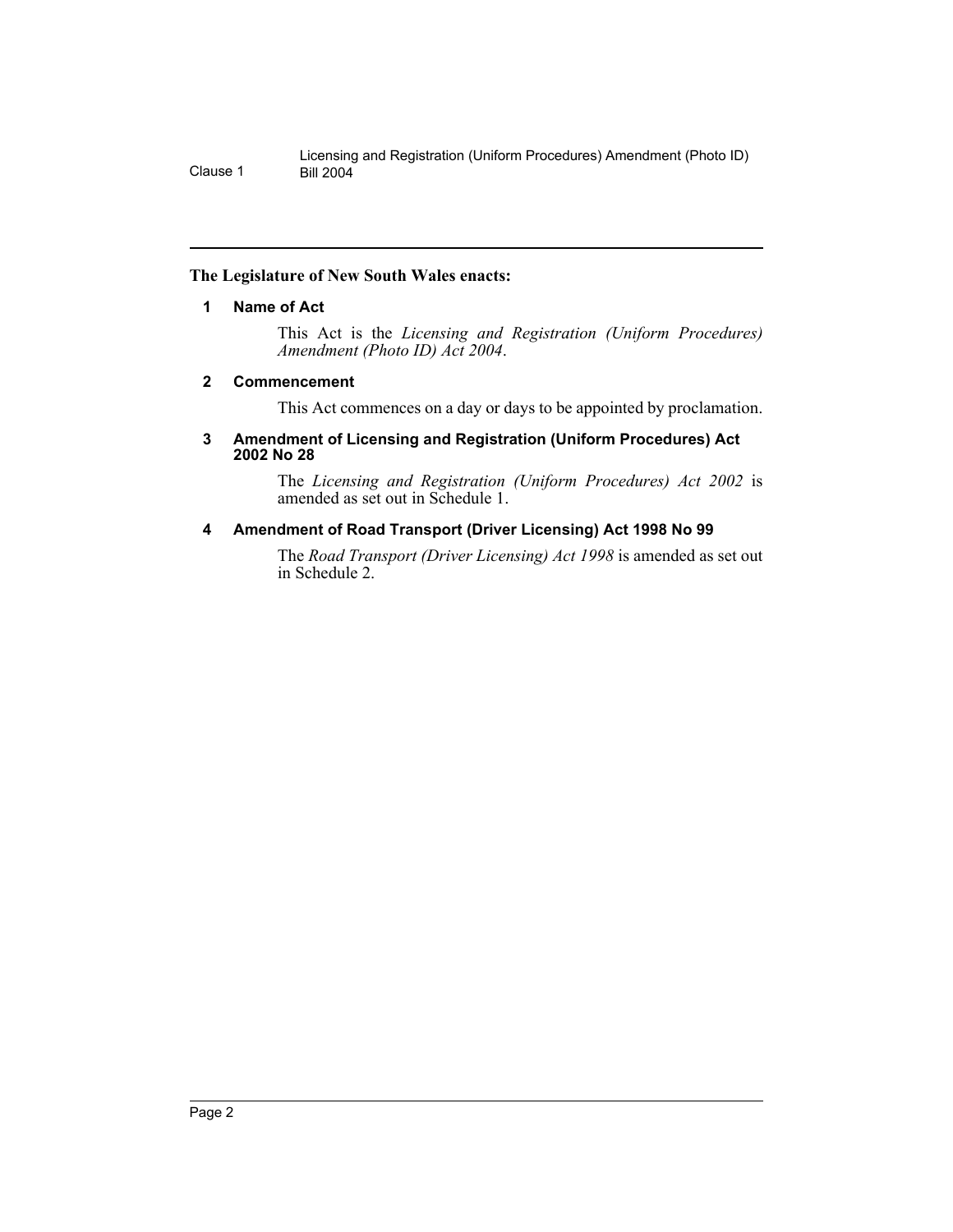Amendment of Licensing and Registration (Uniform Procedures) Act 2002 Schedule 1

### **Schedule 1 Amendment of Licensing and Registration (Uniform Procedures) Act 2002**

(Section 3)

#### **[1] Section 2A**

Insert after section 2:

#### **2A Notes**

Notes included in this Act do not form part of this Act.

#### **[2] Section 14 Provision of further information and supporting evidence**

Insert after section 14 (1):

**Note.** Part 4A makes special provision for photographic identification for some licences.

#### **[3] Section 43 Provision of further information and supporting evidence**

Insert after section 43 (1):

**Note.** Part 4A makes special provision for photographic identification for some registration.

#### **[4] Section 70 Provision of further information and supporting evidence**

Insert after section 70 (1):

**Note.** Part 4A makes special provision for photographic identification for some registration.

#### **[5] Part 4A**

Insert after Part 4:

## **Part 4A Special provisions for ID photographs**

#### **Division 1 Application and interpretation**

#### **80A Application of Part**

- (1) This Part applies to a licence or certificate of registration under such of the legislative provisions referred to in Schedules 1, 2 and 3 as are referred to in Schedule 3A.
- (2) A statutory rule that establishes, amends or repeals a licensing or registration scheme may amend Schedule 3A so as to include, amend or omit any matter arising from the establishment, amendment or repeal of the scheme.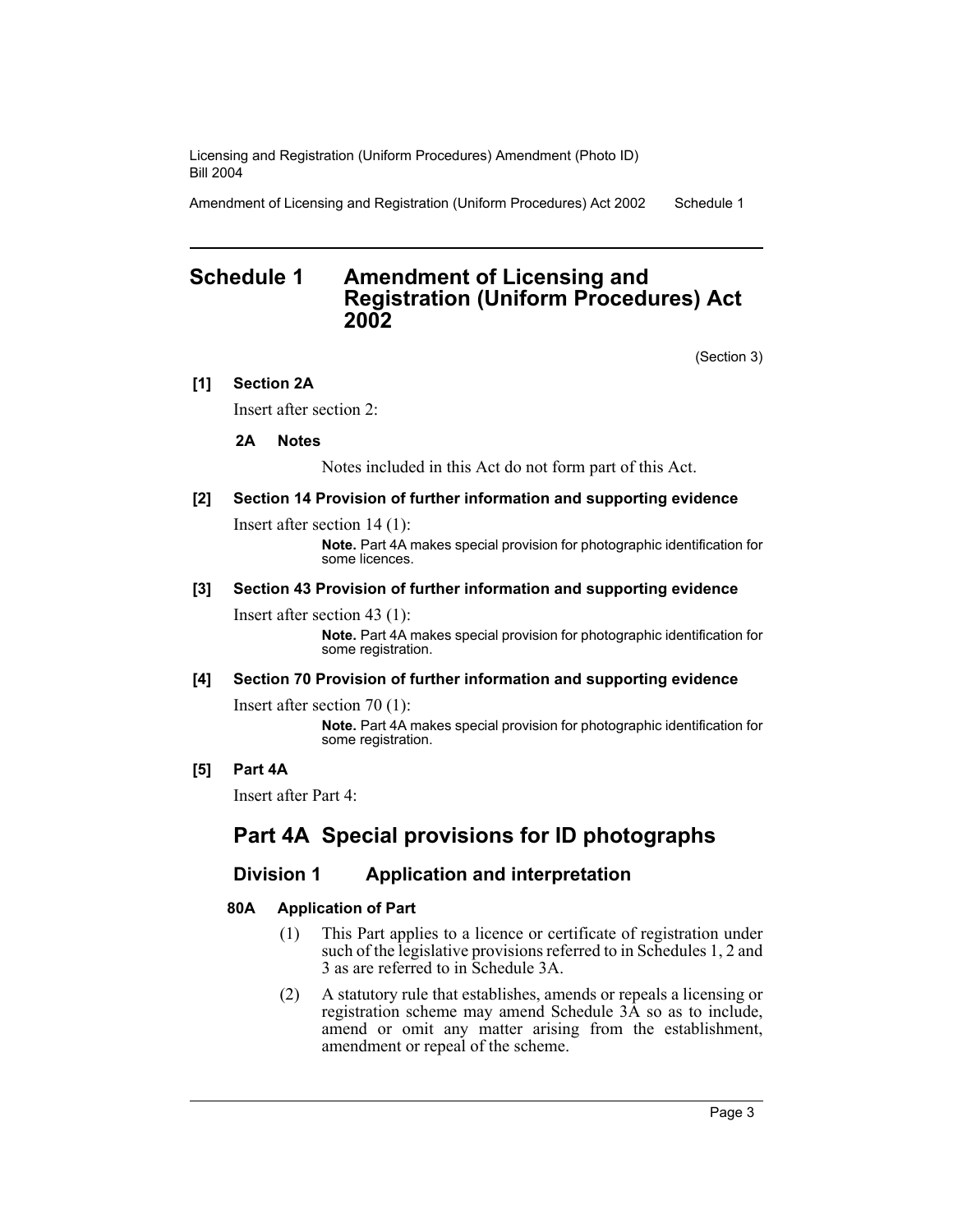Schedule 1 Amendment of Licensing and Registration (Uniform Procedures) Act 2002

#### **80B Interpretation**

(1) In this Part:

*applicant* means an applicant under Part 2, 3 or 4 in respect of a licence or certificate of registration to which this Part applies.

*Director-General* means the Director-General of the Department of Commerce.

*photograph* includes a digitised, electronic or computer generated image, and electronic data and other information used to create or generate a photograph.

*RTA* means the Roads and Traffic Authority.

(2) Expressions used in this Part have the same meaning as they have in Parts 2, 3 and 4 in respect of the particular licence or certificate of registration to which the use of the expression relates.

#### **Division 2 Photo-access arrangements**

#### **80C Arrangements for the provision of photographs of applicants**

- (1) The Director-General may enter into the following arrangements (*photo-access arrangements*) to facilitate the provision to licensing and registration authorities of photographs of applicants in connection with applications to which this Part applies:
	- (a) arrangements with the RTA and a licensing or registration authority (a *participating authority*) for the RTA to provide the participating authority on behalf of an applicant with a photograph of the applicant as a means of compliance with a lawful requirement that a photograph of the applicant be provided in connection with the application concerned,
	- (b) arrangements with a person or body (a *service provider*) for the provision by the service provider of information services for or on behalf of the RTA or a participating authority in connection with the arrangements referred to in paragraph (a), being services relating to the collection, processing, disclosure or use of, or provision of access to, information (including photographs).
- (2) A participating authority is entitled to require that a photograph that an applicant is required to provide to the authority in connection with an application to the authority must be provided under and in accordance with the photo-access arrangements.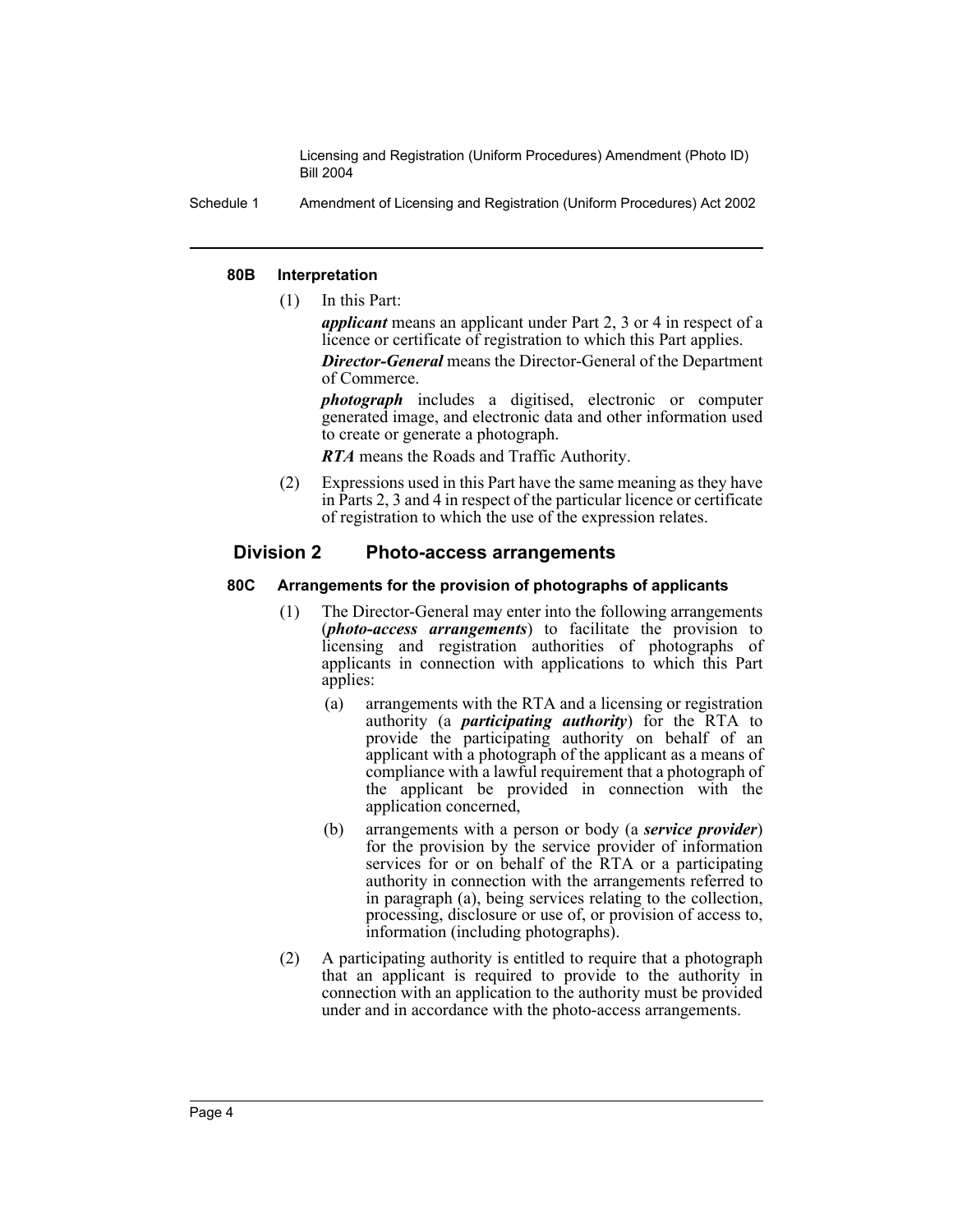Amendment of Licensing and Registration (Uniform Procedures) Act 2002 Schedule 1

(3) The photo-access arrangements must afford an applicant the choice of having a photograph of the applicant provided by means of the provision of an existing photograph already held by the RTA or by means of the provision of a new photograph to be taken by the RTA.

#### **80D What the photo-access arrangements can provide for**

The photo-access arrangements can include provision for or with respect to the following:

- (a) authorising the RTA to take, store, use and provide photographs for the purposes of the arrangements, including photographs already held by the RTA in the exercise of any other functions of the RTA (such as photographs to which Part 5 of the *Road Transport (Driver Licensing) Act 1998* applies),
- (b) authorising the collection of information by the RTA for use in connection with the arrangements, including information to assist the RTA to identify persons whose photographs are to be taken or provided by the RTA,
- (c) authorising the disclosure by the RTA to a participating authority of information (including photographs) held by the RTA, for the purpose of assisting the authority to verify the identity of an applicant,
- (d) authorising the disclosure by a participating authority to the RTA of information (including photographs) held by the participating authority, for the purpose of assisting the RTA to verify the identity of a person whose photograph is to be taken or provided by the RTA under the arrangements,
- (e) providing for the exercise by a service provider for or on behalf of the RTA or a participating authority of any functions of the RTA or participating authority under the arrangements,
- (f) the fees to be paid to the RTA (by a participating authority or applicant) in connection with any service provided by the RTA under the arrangements.

#### **80E Functions for the purposes of photo-access arrangements**

(1) The RTA, participating authorities and service providers are authorised to enter into the photo-access arrangements under this Part.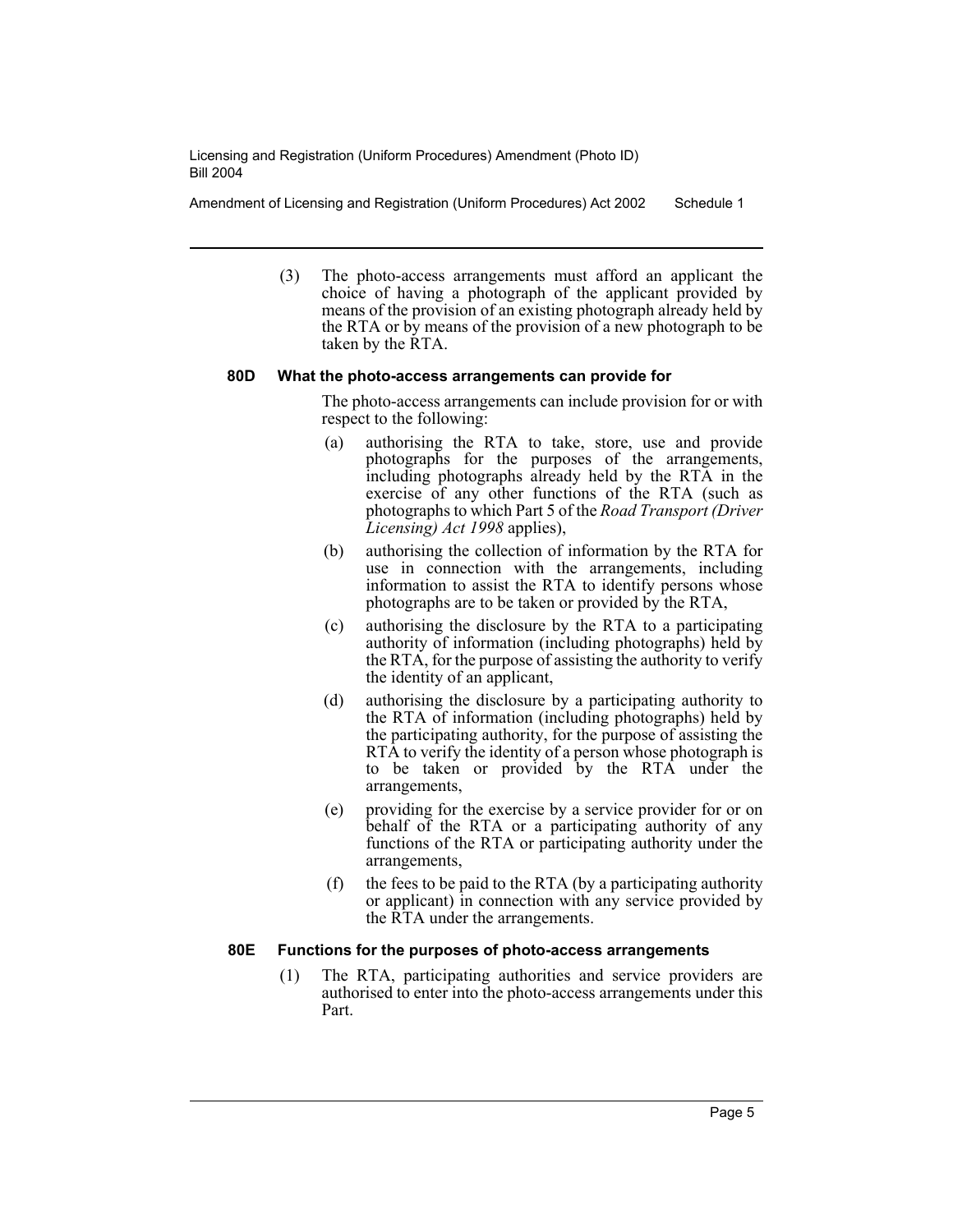Schedule 1 Amendment of Licensing and Registration (Uniform Procedures) Act 2002

- (2) The RTA, participating authorities and service providers have and may exercise such functions as are conferred or imposed on them by or under the photo-access arrangements.
- (3) The RTA is authorised to charge and recover any fees that the photo-access arrangements provide are payable to the RTA. This section does not limit any power of the RTA under the *Transport Administration Act 1988* or otherwise to charge or recover a fee.

#### **80F Participating authorities required to accept photos provided under photo-access arrangements**

- (1) A photograph of an applicant provided under the photo-access arrangements is to be accepted by a participating authority as having been provided by the applicant, unless the authority is permitted under the arrangements to reject the photograph.
- (2) The photo-access arrangements can permit a participating authority to reject a photograph provided under the arrangements but only in the following circumstances:
	- (a) the photograph is not a sufficiently recent photograph, having regard to the need for the photograph to be adequate for use as a means of identification until the end of the period of currency of the licence or certificate of registration concerned,
	- (b) the image quality or other technical qualities of the photograph are not adequate, having regard to any special aspects of the purpose for which the photograph is to be used,
	- (c) the Director-General is satisfied some other good reason exists that justifies rejection of the photograph.

#### **Division 3 Security and protection of photographs**

#### **80G Photographs to which Division applies**

This Division applies to the following photographs:

- (a) photographs held by the RTA that have been taken pursuant to the photo-access arrangements (not including photographs kept by the RTA under Part 5 of the *Road Transport (Driver Licensing) Act 1998*),
- (b) photographs held by a participating authority or a service provider that have been provided by the RTA pursuant to the photo-access arrangements, whether those photographs were taken by the RTA pursuant to the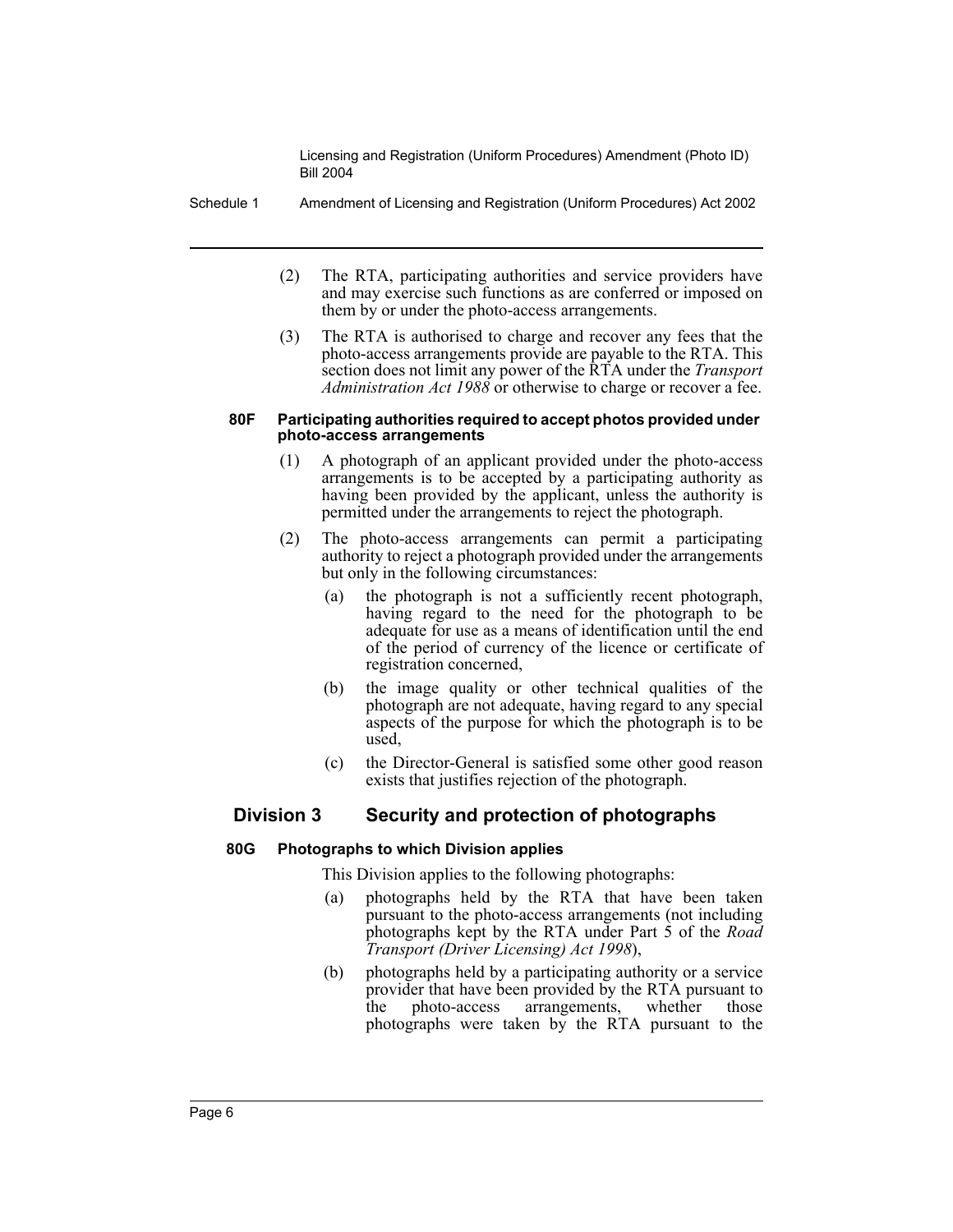Amendment of Licensing and Registration (Uniform Procedures) Act 2002 Schedule 1

arrangements or were photographs kept by the RTA under Part 5 of the *Road Transport (Driver Licensing) Act 1998*.

#### **80H Keeping and use of photographs**

- (1) A photograph to which this Division applies may be kept and used by the RTA, a participating authority or a service provider for one or more of the following purposes only:
	- (a) to assist the RTA to verify the identity of a person whose photograph is to be taken or provided by the RTA under the arrangements or to assist a participating authority to verify the identity of an applicant,
	- (b) to facilitate reproducing the likeness of a person on a licence or certificate of registration in connection with which the photograph was taken or provided,
	- (c) the exercise of any function conferred or imposed by or under the photo-access arrangements,
	- (d) any purpose that is reasonably necessary for the proper exercise of any of the investigative functions of the participating authority or its conduct of any lawful investigation,
	- (e) for the conduct of relevant criminal proceedings, and any investigation relating to or leading to any such proceedings.
- (2) A photograph may be used for a purpose set out in this section at the time that the photograph is provided or taken or at any later time.
- (3) In this section:

*relevant criminal proceedings* means:

- (a) criminal proceedings under the legislation under which a licence or certificate of registration to which this Part applies is issued, or
- (b) proceedings under Division 3 of Part 5 (Forgery and false instrument offences) of the *Crimes Act 1900* in relation to a licence or certificate of registration to which this Part applies.

#### **80I Release of photographs**

(1) The RTA, a participating authority or a service provider must ensure that a photograph to which this Division applies is not released except: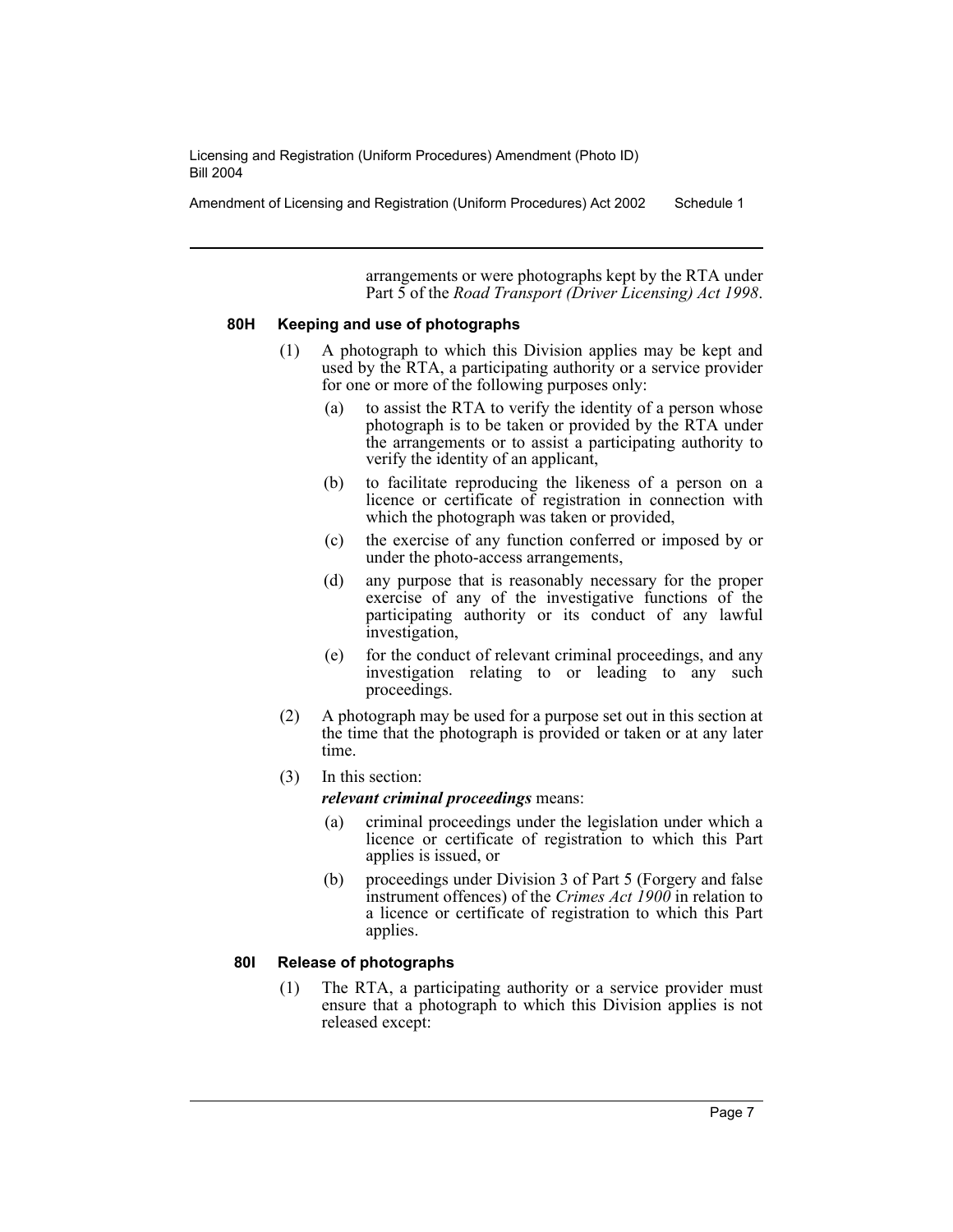Schedule 1 Amendment of Licensing and Registration (Uniform Procedures) Act 2002

- (a) in the exercise of any function conferred or imposed by or under the photo-access arrangements, or
- (b) for any purpose that is reasonably necessary for the proper exercise of any of the agency's investigative functions or its conduct of any lawful investigation, or
- (c) for the purposes of the conduct of relevant criminal proceedings (as defined in section 80H), and any investigation relating to or leading to any such proceedings, or
- (d) as provided under any other law, or
- (e) to the person whose likeness is shown in the photograph.
- (2) Any release authorised by subsection (1) (b) or (c) must be in accordance with any protocol approved by the Privacy Commissioner.

#### **80J Access to and alteration of photographs**

Sections 14 (Access to personal information held by agencies) and 15 (Alteration of personal information) of the *Privacy and Personal Information Protection Act 1998* do not apply to a participating authority or service provider in respect of photographs to which this Division applies (without affecting the application of those sections to the RTA).

**Note.** The RTA is the appropriate agency to exercise functions under those sections with respect to the photographs to which this Division applies.

#### **80K Application of privacy principles to private sector service providers**

In the case of a service provider that is not a public sector agency under the *Privacy and Personal Information Protection Act 1998*, the Director-General is not to enter into photo-access arrangements with the service provider unless satisfied that the arrangements make appropriate provision for compliance by the service provider, in connection with its functions under the arrangements, with:

- (a) sections 80H and 80I, and
- (b) such of the information protection principles under the *Privacy and Personal Information Protection Act 1998* as would be applicable to the service provider if the service provider were a public sector agency under that Act.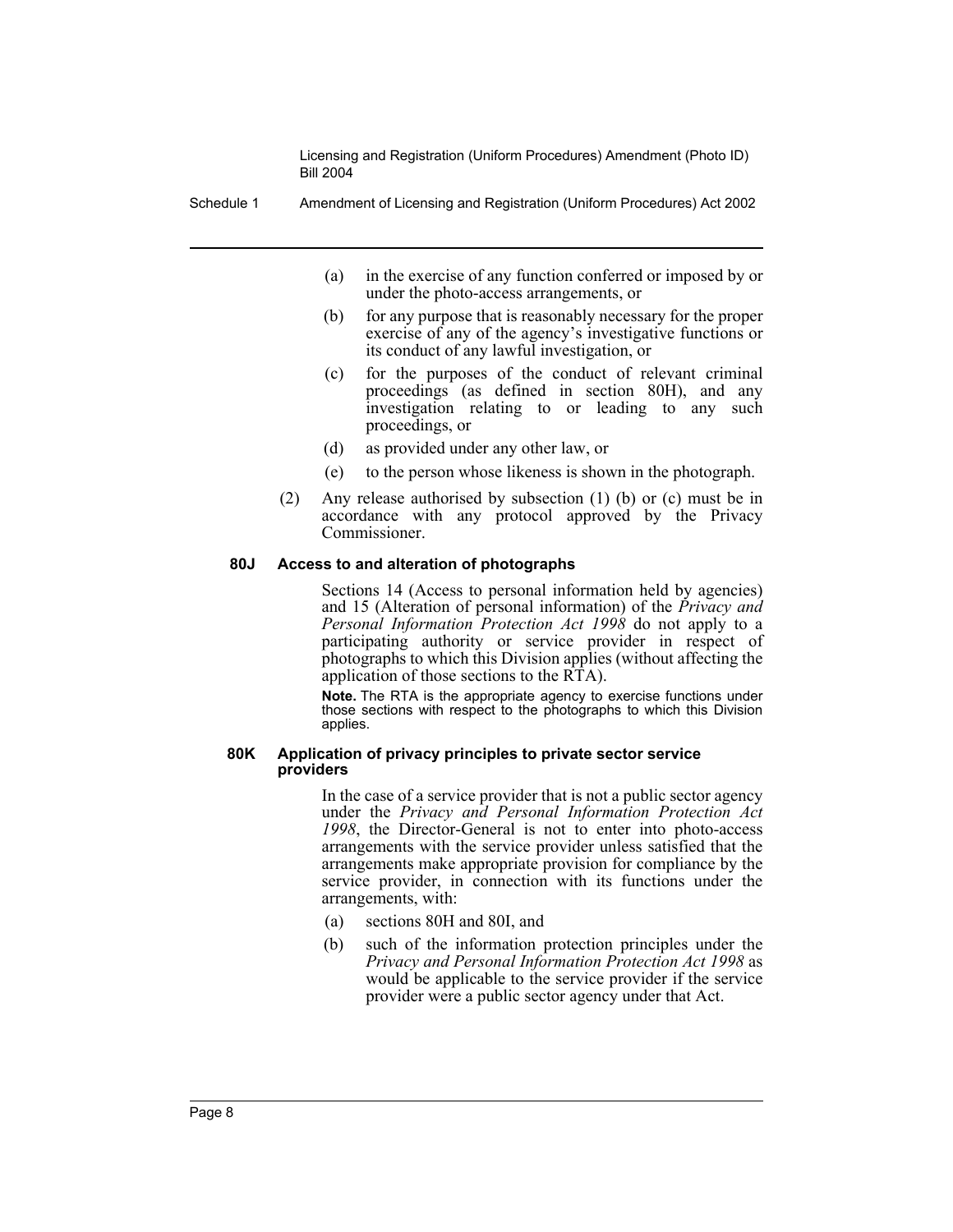Amendment of Licensing and Registration (Uniform Procedures) Act 2002 Schedule 1

#### **[6] Schedule 3A**

Insert after Schedule 3:

## **Schedule 3A Licences and registration to which Part 4A of Act applies**

(Section 80A)

#### **Explosives Act 2003**

section 11, explosives licence

#### **Home Building Act 1989**

section 19 (1), contractor licence section 24 (1) (a), tradesperson certificate section 24 (1) (b), supervisor certificate section 30 (1), owner-builder permit section 32A (1), building consultancy licence

#### **Occupational Health and Safety Regulation 2001**

clause 284A (1), accreditation of assessors clause 289A (1), certificate of competency to do scheduled work clause 308A (1) (a), certificate of competency to do formwork clause 308A (1) (b), certificate of competency to use explosive-powered tools

#### **Property, Stock and Business Agents Act 2002**

section 17 (1) (a), real estate agent's licence section 17 (1) (b), stock and station agent's licence section 17 (1) (c), business agent's licence section 17 (1) (d), strata managing agent's licence section 17 (1) (e), on-site residential property manager's licence section 17 (1) (f), corporation licence section 17 (1) (g), certificate of registration as a real estate salesperson section 17 (1) (h), certificate of registration as a stock and station salesperson section 17 (1) (i), certificate of registration as a business salesperson section 17 (1) (j), certificate of registration as a registered manager